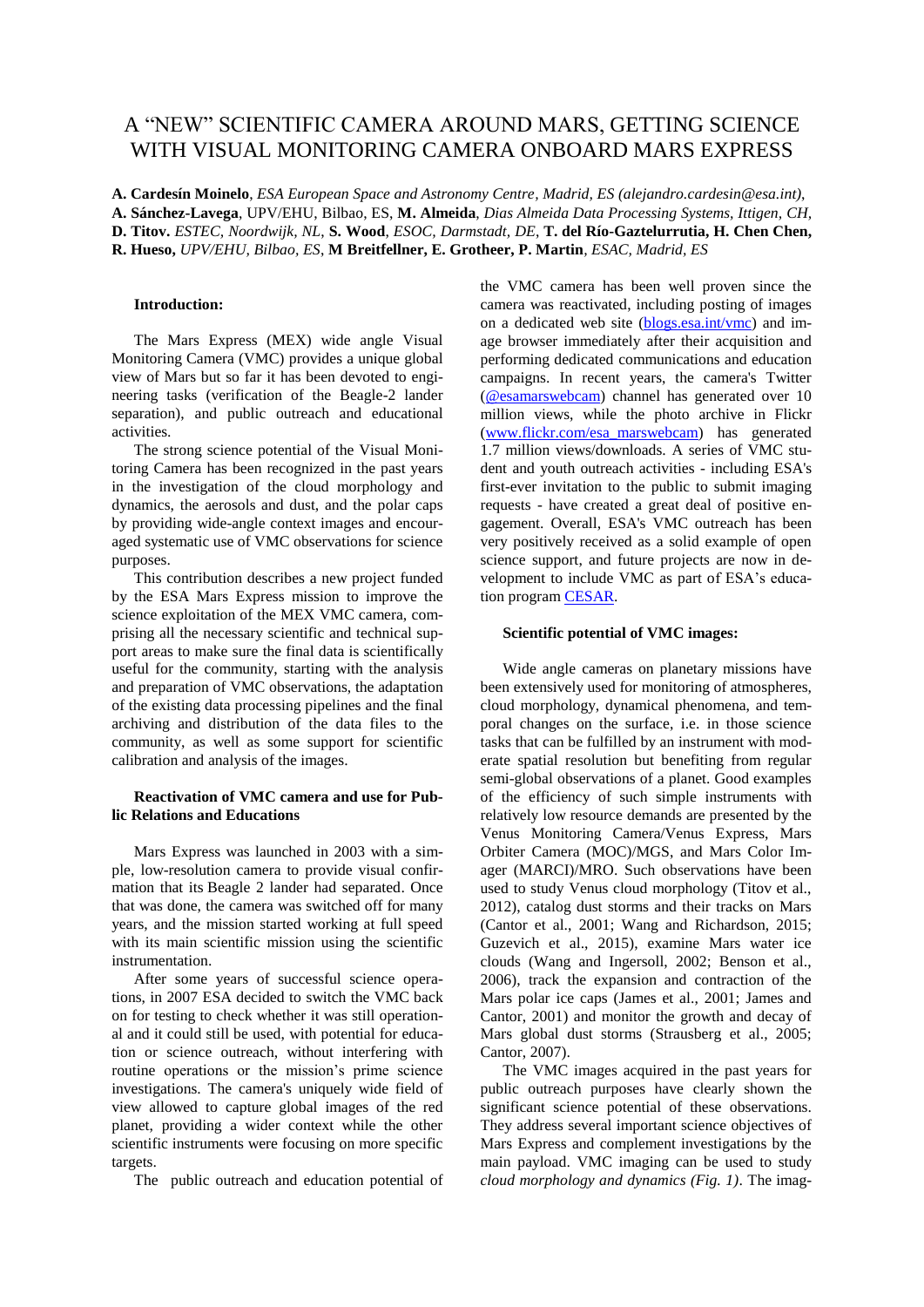es taken in quasi-nadir geometry clearly show cloud systems, their morphology and dynamics. Tracking the cloud features in image sequences would enable the reconstruction of wind patterns. Limb observations reveal the vertical structure of the atmospheric dust distribution and detached aerosol layers. Observations of the terminator region can capture high altitude clouds. This context imaging would provide a valuable support to the OMEGA, HRSC and SPICAM observations, which are part of MEX's payload.



*Figure 1. VMC images of clouds in the Mars atmosphere: cloud system in the Northern polar region (upper right of the top image) and detached cloud layer at the Mars limb (bottom image).*

Imaging of specific surface features (e.g. Valles Marineris, Tharsis volcanoes, Hellas basin) can enable detection and monitoring evolution of aerosol systems associated with these topographic peculiarities, such as the formation of fog, cloud "tails", Lee waves, etc. (Fig. 2).



*Figure 2. Example of aerosols related to specific surface features: Valles Marineris filled with fog.*

The *physics and evolution of dust storms* on both local and global scales can be derived from regular imaging of Mars (Fig. 3). These observations would help to establish statistics and climatology of one of the most remarkable phenomenon in the martian atmosphere. Combined with simultaneous temperature sounding by the PFS and MaRS experiments on MEX, these observations would allow one to better understand the coupling between temperature structures and dust loading as well as improve the understanding of mechanisms of dust storm evolution.



*Figure 3. VMC image of possible dust storm clouds in the Northern polar region.*

VMC is also capable of monitoring the *seasonal evolution of Mars' polar caps* by regular imaging of the polar regions to contribute to the understanding of the polar caps' behaviour (Fig. 4) thus complementing the mapping performed by the HRSC and OMEGA experiments on MEX.



*Figure 4. VMC image of the Northern polar cap at close approach during a full orbit test "movie".*